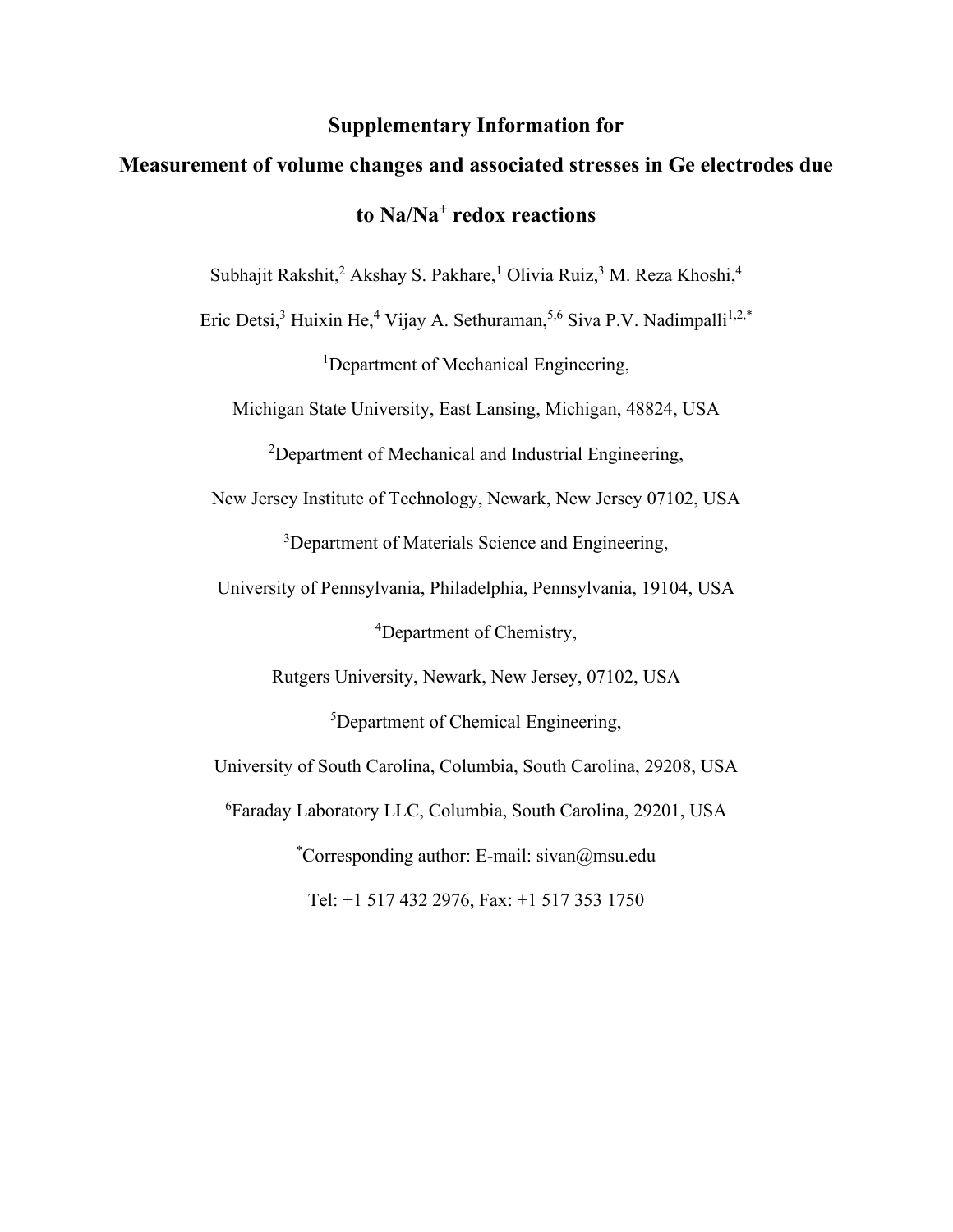

Fig. (S1). Variation of stress-thickness value (which is proportional to substrate curvature) as a function of capacity for two different in-plane directions (orthogonal to each other) Kx and Ky. A close matching between Kx and Ky indicates isotropic expansion of the ~100 nm a-Ge thin film during sodiation/desodiation reactions.



Fig. S2. Variation of (a) stress-thickness value (which is proportional to substrate curvature) and (b) nominal stress as a function of cell capacity of 100 nm a-Ge thin film upon sodiation/desodiation.